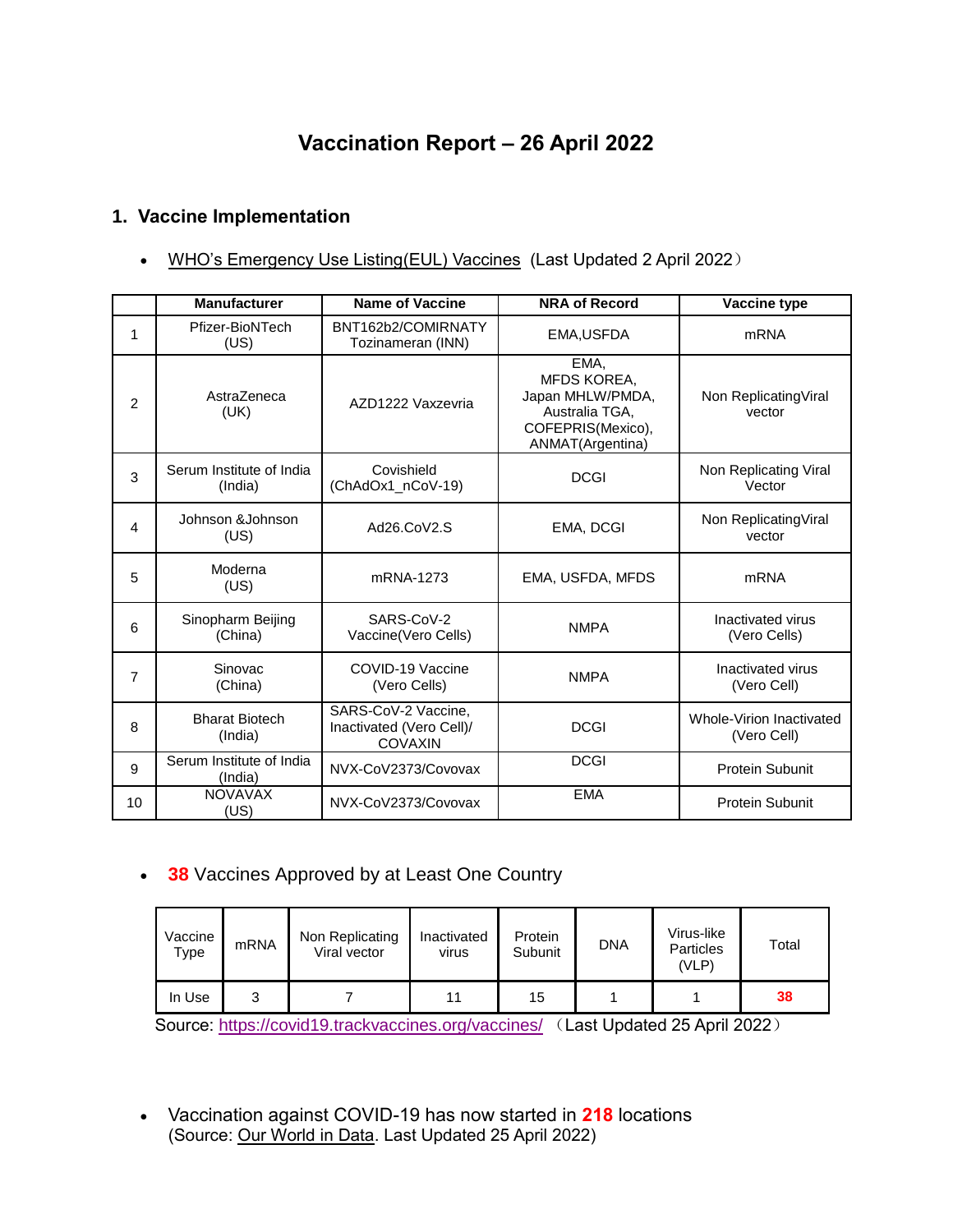| Location  | <b>Doses Given</b> | <b>Complete Initial Protocol</b><br>(% of population) | <b>Partly Vaccinated</b><br>(% of population) |
|-----------|--------------------|-------------------------------------------------------|-----------------------------------------------|
| Worldwide | 11.54 billion      | 4.64 billion<br>(58.89%)                              | 5.13 billion<br>$(65.13\%)$                   |

About this data:

a: This data changes rapidly and might not reflect doses still being reported. It may differ from other sites & sources.

b: Where data for full vaccinations is available, it shows how many people have received at least 1 dose and how many people have been fully vaccinated (which may require more than 1 dose).Where data for full vaccinations isn't available, the data shows the total number of vaccine doses given to people. Since some vaccines require more than 1 dose, the number of fully vaccinated people is likely lower.

c: It only has full vaccination totals in some locations.







but the intervent was the finitions of a full vaccination, e.g. having been infected with SARS-CoV-2 and having 1 dose of a 2-dose protocol, are ignored to maximize comparability between countries.

#### Share of people who completed the initial COVID-19 vaccination protocol, Apr 25, 2022

Dur Wor<br>in Data

Total number of people who received all doses prescribed by the initial vaccination protocol, divided by the total population of the country.



Source: Official data collated by Our World in Data - Last updated 26 April 2022 OurWorldInData.org/coronavirus . CC BY Note: Alternative definitions of a full vaccination, e.g. having been infected with SARS-CoV-2 and having 1 dose of a 2-dose protocol, are ignored to maximize comparability between countries.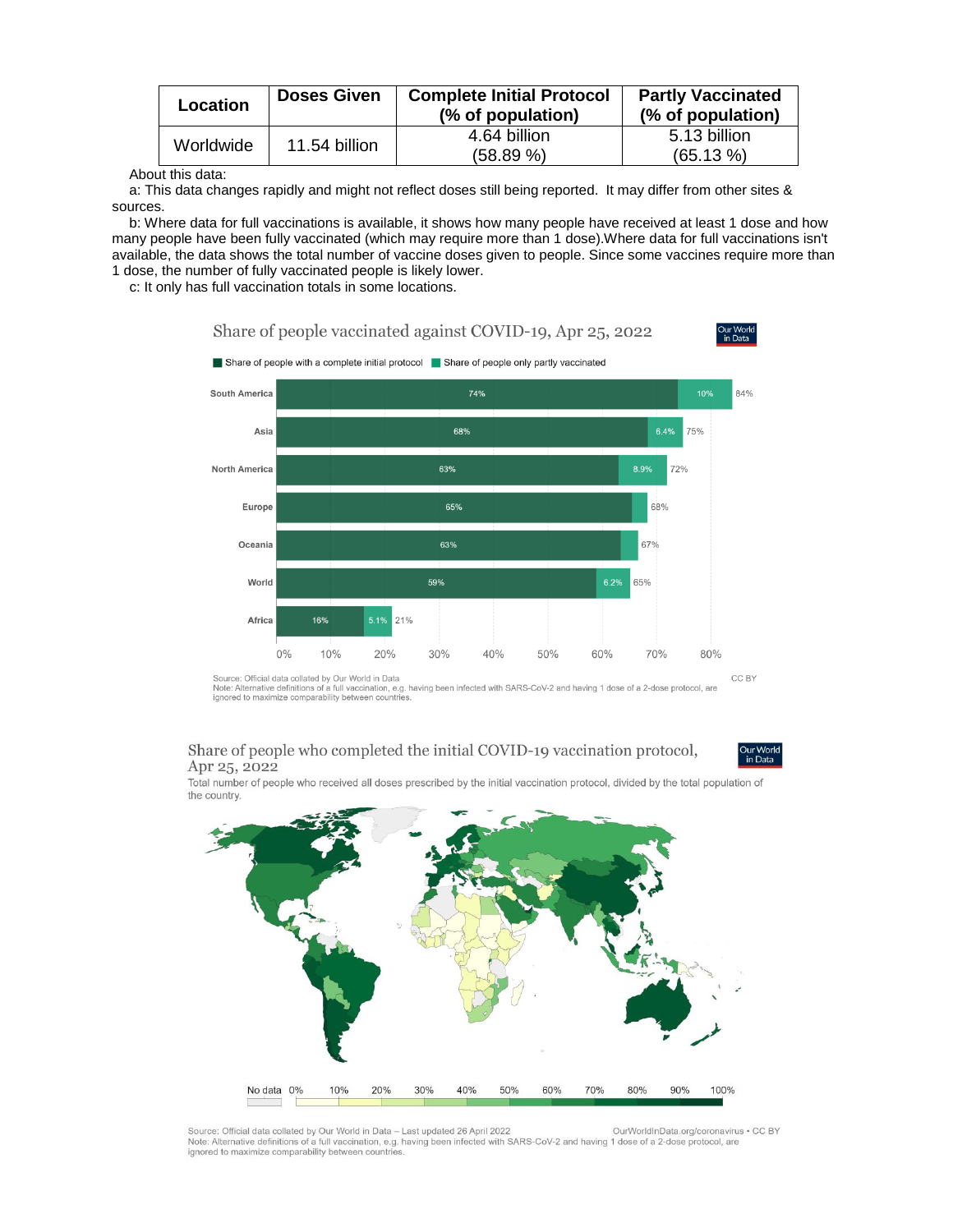



Total number of vaccine booster doses administered, divided by the total population of the country. Booster doses are doses administered beyond those prescribed by the original vaccination protocol.



#### COVID-19 vaccination policy, Apr 25, 2022

This metric records policies for vaccine delivery for different groups.

Jur World<br>in Data

- Availability for ONE of following: key workers/ clinically vulnerable groups / elderly groups
- Availability for TWO of following: key workers/ clinically vulnerable groups / elderly groups
- Availability for ALL of following: key workers/ clinically vulnerable groups / elderly groups
- Availability for all three plus partial additional availability (select broad groups/ages) - Universal availability



Source: Oxford COVID-19 Government Response Tracker, Blavatnik School of Government, University of Oxford - Last updated 25 April 2022 OurWorldInData.org/coronavirus . CC BY

### 2. Vaccine effectiveness against symptomatic infection for Alpha, Delta and **Omicron variants**

| <b>Vaccine Status</b>                   | <b>Vaccine Effectiveness</b>                                                                       |                                                                                                                                               |                |  |
|-----------------------------------------|----------------------------------------------------------------------------------------------------|-----------------------------------------------------------------------------------------------------------------------------------------------|----------------|--|
|                                         | Alpha                                                                                              | <b>Delta</b>                                                                                                                                  | <b>Omicron</b> |  |
| 1 Dose (BNT162b2 or<br>ChAdOx1 nCoV-19) | 48.7% (95%CI: 45.5-51.7%) <sup>1</sup><br>66%(BNT162b2) <sup>4</sup><br>64% (ChAdOx1) <sup>4</sup> | 30.7% (95%CI: 25.2-35.7%) <sup>1</sup><br>$56\%$ (BNT162b2) <sup>4</sup><br>$67\%$ (ChAdOx1) <sup>4</sup><br>82% (95% CI:73-91%) <sup>7</sup> |                |  |
| <b>Dose (mRNA-1273)</b>                 | $83%^{4}$                                                                                          | $72%^4$                                                                                                                                       |                |  |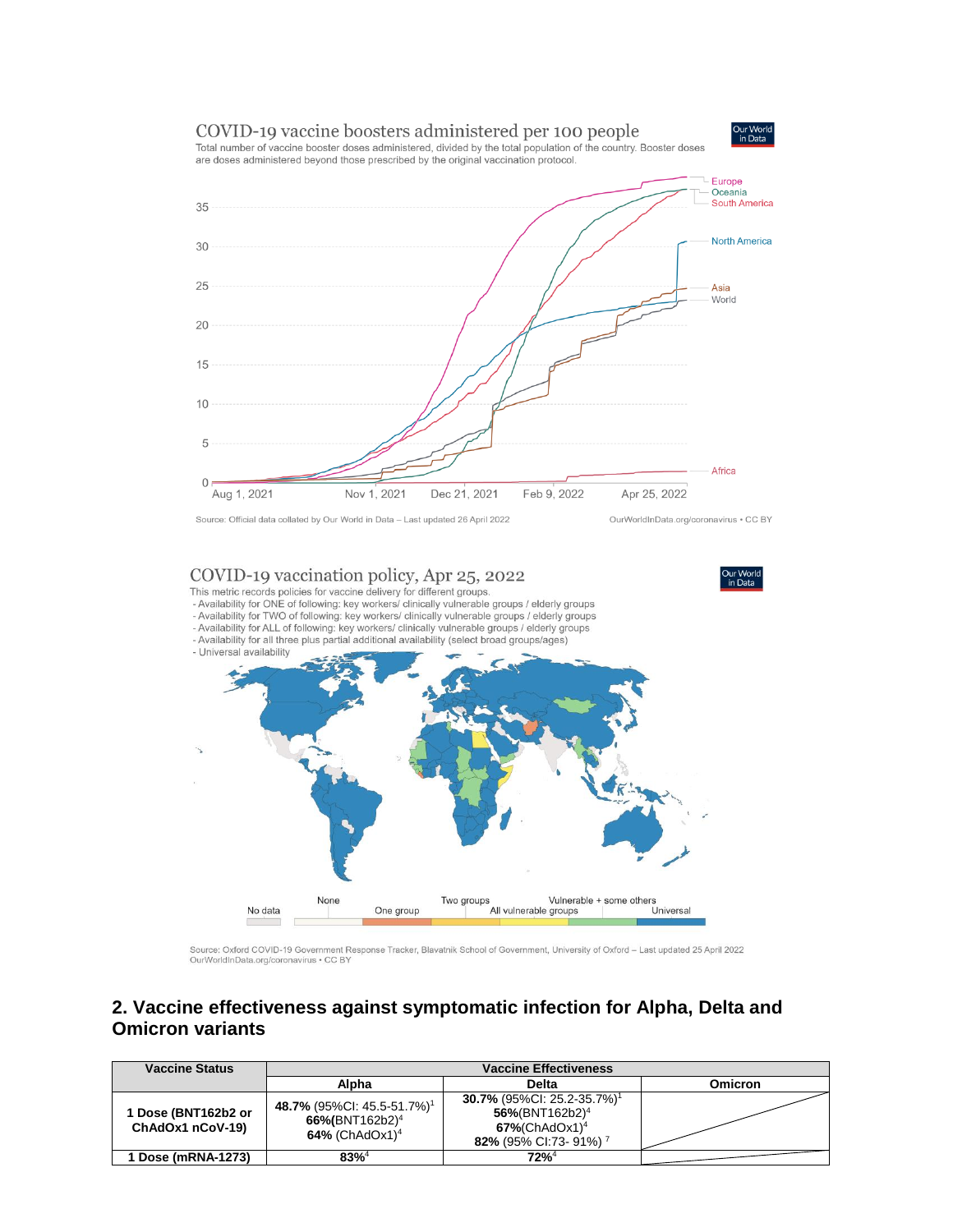| 1 Dose(Sinopharm or<br>Sinovac)                    |                                                                                                      | 13.8%, $(95\%$ CI: -60.2-54.8%) <sup>3</sup>                                                                                                                           |                                                                                                           |
|----------------------------------------------------|------------------------------------------------------------------------------------------------------|------------------------------------------------------------------------------------------------------------------------------------------------------------------------|-----------------------------------------------------------------------------------------------------------|
| 2 Doses (BNT162b2)                                 | <b>93.7%</b> (95%Cl: 91.6-95.3) <sup>1</sup><br>76% (95%CI: 69-81%) <sup>2</sup><br>89% <sup>4</sup> | 88% (95%CI: 85.3-90.1%) <sup>1</sup><br>42% (95% CI: 13-62%) <sup>2</sup><br>$87%^{4}$<br>93%(95% CI: 88-97%/12-18Y) <sup>5</sup><br>93% (95% CI: 88-97%) <sup>7</sup> | 50% (95% CI: 35%-62%) <sup>8</sup>                                                                        |
| 2 Doses (ChAdOx1<br>$nCoV-19$                      | <b>74.5%</b> (95%Cl: 68.4-79.4%) <sup>1</sup>                                                        | 67.0% (95%Cl: 61.3-71.8%) <sup>1</sup>                                                                                                                                 |                                                                                                           |
| 2 Doses (mRNA-1273)                                | 86%, $(95\%$ CI: 81-90.6%) <sup>2</sup>                                                              | <b>76%,</b> (95% CI: 58-87%) <sup>2</sup>                                                                                                                              | <b>30.4%</b> (95% CI: 5.0%-49.0%) <sup>9</sup>                                                            |
| 2 Doses(Sinopharm or<br>Sinovac)                   |                                                                                                      | 59.0%, $(95\%$ CI: 16.0-81.6%) <sup>3</sup>                                                                                                                            |                                                                                                           |
| 3 Doses (BNT162b2)                                 |                                                                                                      | 95.33% (SD 6.44) <sup>6</sup><br>86.1% (95% CI, 67.3 to 94.1) <sup>11</sup>                                                                                            | 67.2% (95% CI: 66.5-67.8%)<br>at 2 to 4 weeks <sup>10</sup><br>49.4% (95% CI, 47.1 to 51.6) <sup>11</sup> |
| 3 Doses(mRNA-1273)                                 |                                                                                                      |                                                                                                                                                                        | 62.5% (95% Cl: 56.2-67.9%) <sup>9</sup><br>47.3% (95% CI, 40.7 to 53.3) <sup>11</sup>                     |
| 2 Doses (BNT162b2) +<br>1Dose(mRNA-1273)           |                                                                                                      |                                                                                                                                                                        | 73.9% (95% CI: 73.1-74.6%)<br>at 2 to 4 weeks $^{10}$                                                     |
| 2 Doses(ChAdOx1<br>nCoV-<br>19)+1Dose(BNT162b2)    |                                                                                                      |                                                                                                                                                                        | <b>62.4%</b> (95% CI, 61.8-63.0) at<br>2 to 4 weeks <sup>10</sup>                                         |
| 2 Doses (ChAdOx1<br>nCoV-19)+ 1Dose<br>(mRNA-1273) |                                                                                                      |                                                                                                                                                                        | 70.1% (95% CI, 69.5 to 70.7)<br>at 2 to 4 weeks <sup>10</sup>                                             |

References:

- 1) [Effectiveness of Covid-19 Vaccines against the B.1.617.2 \(Delta\) Variant](https://www.nejm.org/doi/pdf/10.1056/NEJMoa2108891?articleTools=true)
- 2) [Comparison of two highly-effective mRNA vaccines for COVID-19 during periods of](https://www.medrxiv.org/content/10.1101/2021.08.06.21261707v1.full.pdf)  [Alpha and Delta variant prevalence](https://www.medrxiv.org/content/10.1101/2021.08.06.21261707v1.full.pdf)
- 3) [Efficacy of inactivated SARS-CoV-2 vaccines against the Delta variant infection in](https://www.tandfonline.com/doi/full/10.1080/22221751.2021.1969291)  [Guangzhou: A test-negative case-control real-world study](https://www.tandfonline.com/doi/full/10.1080/22221751.2021.1969291)
- 4) [Effectiveness of COVID-19 vaccines against variants of concern in Ontario, Canada](https://www.medrxiv.org/content/10.1101/2021.06.28.21259420v2.full.pdf)
- 5) [Effectiveness of BNT162b2 Vaccine against Delta Variant in Adolescents](https://www.nejm.org/doi/pdf/10.1056/NEJMc2114290?articleTools=true)
- 6) [A RCT of a third dose CoronaVac or BNT162b2 vaccine in adults with two doses](https://www.medrxiv.org/content/10.1101/2021.11.02.21265843v1.full.pdf)  [of CoronaVac](https://www.medrxiv.org/content/10.1101/2021.11.02.21265843v1.full.pdf)
- 7) [Effectiveness of BNT162b2 Vaccine against Delta Variant in Adolescents](https://www.nejm.org/doi/full/10.1056/NEJMc2114290?query=featured_home)
- 8) [Effectiveness of BNT162b2 Vaccine against Omicron Variant in South Africa](https://www.nejm.org/doi/full/10.1056/NEJMc2119270)
- 9) [Effectiveness of mRNA-1273 against SARS-CoV-2 omicron and delta variants](https://www.medrxiv.org/content/10.1101/2022.01.07.22268919v1)
- 10) [Covid-19 Vaccine Effectiveness against the Omicron \(B.1.1.529\) Variant](https://www.nejm.org/doi/full/10.1056/NEJMoa2119451?query=featured_home)
- 11) [Effect of mRNA Vaccine Boosters against SARS-CoV-2 Omicron Infection in Qatar](https://www.nejm.org/doi/full/10.1056/NEJMoa2200797)

### **3. Latest Relevant Articles**

- [Effectiveness of a second BNT162b2 booster vaccine against hospitalization and](https://www.nature.com/articles/s41591-022-01832-0)  [death from COVID-19 in adults aged over 60 years](https://www.nature.com/articles/s41591-022-01832-0)
- [Effectiveness of homologous and heterologous booster doses for an inactivated](https://www.thelancet.com/journals/langlo/article/PIIS2214-109X(22)00112-7/fulltext)  [SARS-CoV-2 vaccine: a large-scale prospective cohort study](https://www.thelancet.com/journals/langlo/article/PIIS2214-109X(22)00112-7/fulltext)
- [Durability of BNT162b2 vaccine against hospital and emergency department](https://www.thelancet.com/journals/lanres/article/PIIS2213-2600(22)00101-1/fulltext)  [admissions due to the omicron and delta variants in a large health system in the](https://www.thelancet.com/journals/lanres/article/PIIS2213-2600(22)00101-1/fulltext)  [USA: a test-negative case–control study](https://www.thelancet.com/journals/lanres/article/PIIS2213-2600(22)00101-1/fulltext)